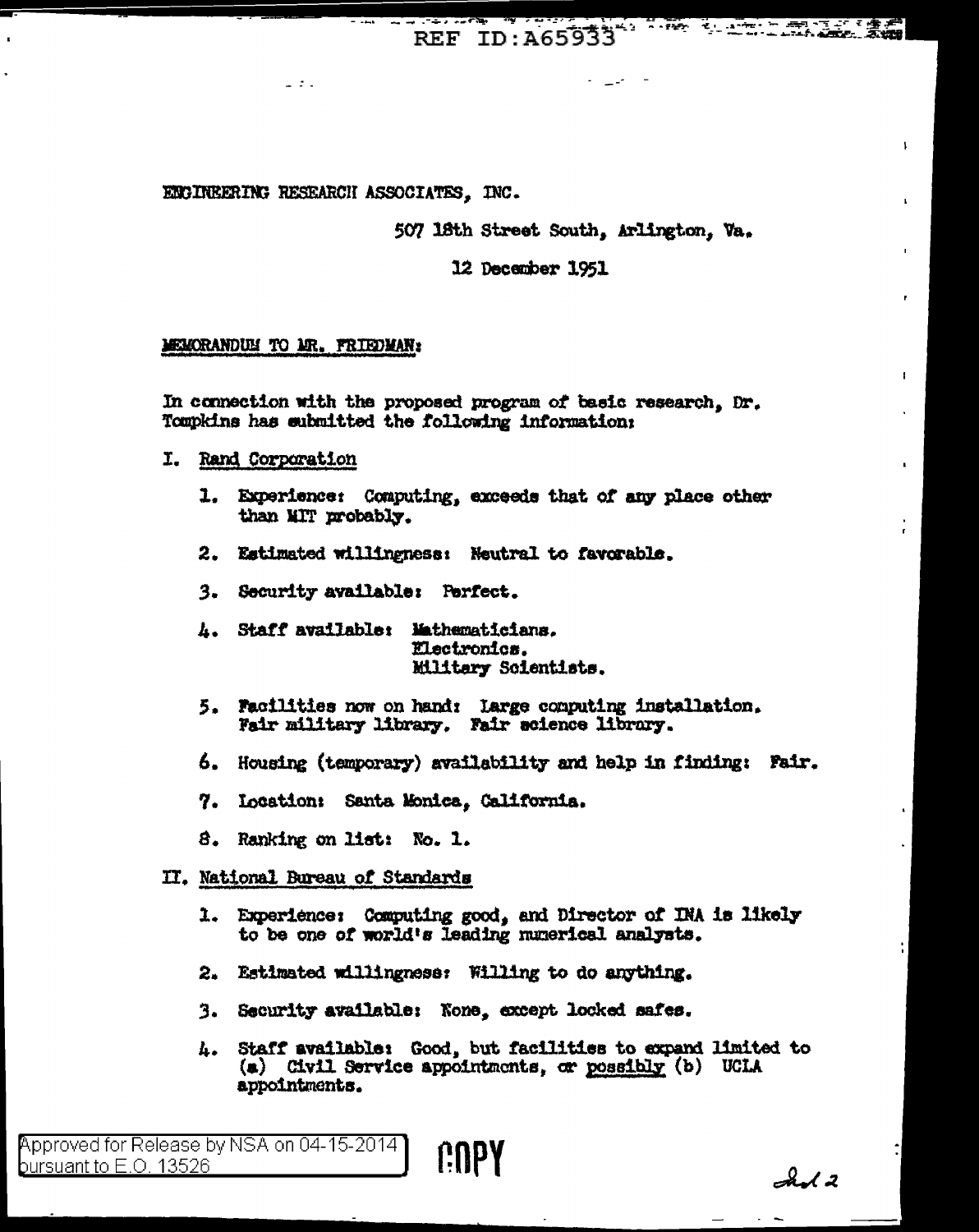|     | ree idtagjyot a<br>بمعمو                                                                                                                                                                                                                                                                                                                                                                                                                                                                                                                                                                       |                         |
|-----|------------------------------------------------------------------------------------------------------------------------------------------------------------------------------------------------------------------------------------------------------------------------------------------------------------------------------------------------------------------------------------------------------------------------------------------------------------------------------------------------------------------------------------------------------------------------------------------------|-------------------------|
|     | $\mathcal{L} = \mathcal{L}$<br>$\label{eq:2} \frac{\partial \mathcal{L}_{\mathbf{p}}}{\partial \mathbf{p}} = \frac{\partial \mathcal{L}_{\mathbf{p}}}{\partial \mathbf{p}} = \frac{\partial \mathcal{L}_{\mathbf{p}}}{\partial \mathbf{p}} = \frac{\partial \mathcal{L}_{\mathbf{p}}}{\partial \mathbf{p}} = \frac{\partial \mathcal{L}_{\mathbf{p}}}{\partial \mathbf{p}} = \frac{\partial \mathcal{L}_{\mathbf{p}}}{\partial \mathbf{p}} = \frac{\partial \mathcal{L}_{\mathbf{p}}}{\partial \mathbf{p}} = \frac{\partial \mathcal{L}_{\mathbf{p}}}{\partial \mathbf{p}} = \frac{\partial \$ |                         |
|     | 5. Facilities now on hand: 60% & CPC. SWAC not yet<br>functioning. Good math library. Access to DCLA<br>library.                                                                                                                                                                                                                                                                                                                                                                                                                                                                               | <b>A. 小小型</b>           |
|     | 5. Housing: Excellent.                                                                                                                                                                                                                                                                                                                                                                                                                                                                                                                                                                         | <b>ALL AND AND REAL</b> |
|     | 7. Location: UCLA, Westwood Village, Los Angeles 24,<br>California.                                                                                                                                                                                                                                                                                                                                                                                                                                                                                                                            |                         |
|     | S. Ranking on list: No. 2. (Possibly above RAND if UCLA<br>scoperates fully.)                                                                                                                                                                                                                                                                                                                                                                                                                                                                                                                  |                         |
|     | III. Massachusetts Institute of Technology                                                                                                                                                                                                                                                                                                                                                                                                                                                                                                                                                     |                         |
|     | √ਾ ਅਖੋਲੀ≣<br>Albert 1<br>$\epsilon = \omega = -\frac{2\pi}{3} \omega^2$ , where<br>1. Experience: Expellent.                                                                                                                                                                                                                                                                                                                                                                                                                                                                                   |                         |
|     | 2. Estimated willingness: Questionable.                                                                                                                                                                                                                                                                                                                                                                                                                                                                                                                                                        |                         |
|     | 3. Security available: Good.                                                                                                                                                                                                                                                                                                                                                                                                                                                                                                                                                                   |                         |
|     | A. Staff available: Excellent.                                                                                                                                                                                                                                                                                                                                                                                                                                                                                                                                                                 |                         |
|     | 5. Facilities: Large computing installation. Excellent<br>libraries, except military.                                                                                                                                                                                                                                                                                                                                                                                                                                                                                                          |                         |
|     | 4. Housing: Probably poor,                                                                                                                                                                                                                                                                                                                                                                                                                                                                                                                                                                     |                         |
|     | 7. Location: Cambridge, Maesachusetts                                                                                                                                                                                                                                                                                                                                                                                                                                                                                                                                                          |                         |
|     | 8. Ranking on list: No. 3.                                                                                                                                                                                                                                                                                                                                                                                                                                                                                                                                                                     |                         |
| IV. | Princeton University                                                                                                                                                                                                                                                                                                                                                                                                                                                                                                                                                                           |                         |
|     | كالإسلام فالشارع والمستحقق فأنقصه فالمقدمات متعارضه<br>1. Experience: Excellent.                                                                                                                                                                                                                                                                                                                                                                                                                                                                                                               | . . <b>.</b>            |
|     | 2. Estimated willingness: Neutral to favorable.                                                                                                                                                                                                                                                                                                                                                                                                                                                                                                                                                |                         |
|     | 3. Security available; Good at Porrestal Center.                                                                                                                                                                                                                                                                                                                                                                                                                                                                                                                                               |                         |
|     | 4. Staff available: Superb, but loaded down now with<br>Mirst year activities of Porrestal Center.                                                                                                                                                                                                                                                                                                                                                                                                                                                                                             |                         |
|     | 5. Facilities: Good library four miles from Forrestal<br>Center. He computing equipment now known to operate<br>at Forrestal.                                                                                                                                                                                                                                                                                                                                                                                                                                                                  |                         |
|     | 6. Houning: Very poor.                                                                                                                                                                                                                                                                                                                                                                                                                                                                                                                                                                         |                         |
|     | 7. Location: Princeton, New Jersey.                                                                                                                                                                                                                                                                                                                                                                                                                                                                                                                                                            |                         |
|     | 5. Ranking on list: No. A.                                                                                                                                                                                                                                                                                                                                                                                                                                                                                                                                                                     |                         |
|     |                                                                                                                                                                                                                                                                                                                                                                                                                                                                                                                                                                                                |                         |

**FUEL** 

 $\mathbb{R}^2$  $\overline{\phantom{0}}$ 

**TD:A65935** 

CUPY

 $\ddot{\phantom{0}}$